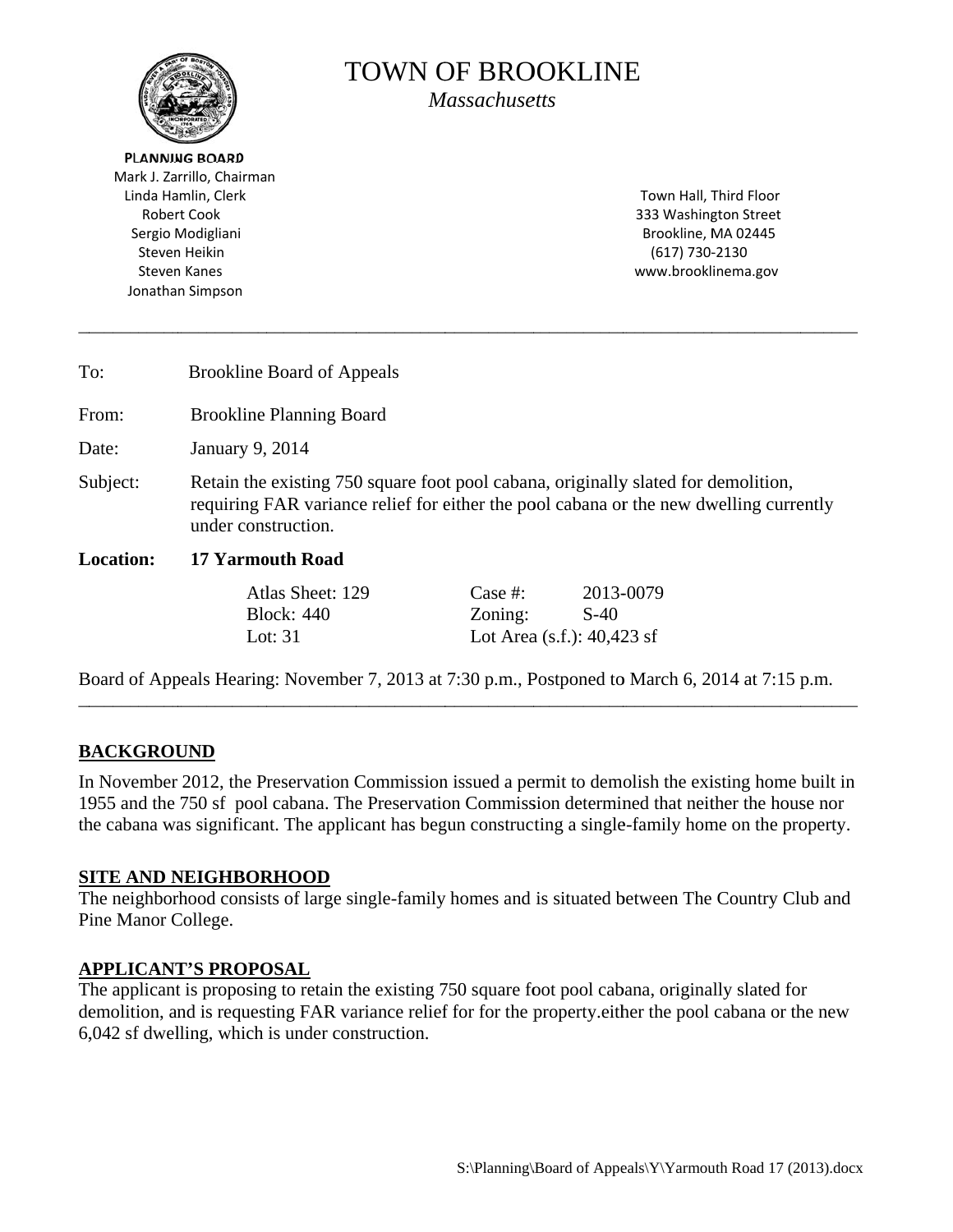## **FINDINGS Section 4.07: Table of Use Regulations, Use #61 Section 5.20: Floor Area Ratio**

| Dimensional Requirements | <b>Allowed</b>                                      |      | <b>Existing Proposed</b> | Relief               |
|--------------------------|-----------------------------------------------------|------|--------------------------|----------------------|
| <b>Floor Area Ratio</b>  | 0.15<br>$(6063 \text{ sf max})$ $(6042 \text{ sf})$ | 0.15 | 0.16<br>(6642 sf)        | Variance*<br>(579 s) |

\*No exceptions to floor area ratio allowed for new dwellings per Sec. 5.22.1.c.

#### **Gross Floor Area Calculations**

| New House               | 6,042 sf      |  |  |
|-------------------------|---------------|--|--|
| <b>Existing Cabana</b>  | $+750$ sf     |  |  |
| Allowance for Accessory | $-150$ sf     |  |  |
| Structure**             |               |  |  |
| Proposed GFA***         | 6642 sf       |  |  |
| Proposed FAR            | 6642 / 40,423 |  |  |
|                         | $= 0.16$      |  |  |
| Variance                | $6642 - 6063$ |  |  |
|                         | $= 579$ sf    |  |  |

\*\* Table 4.07, Use #61

\*\*\*Proposed GFA is lower than what was submitted by Applicant, because Applicant had incorrectly included 150 sf allowance in GFA (per Building Department).

### **PLANNING BOARD COMMENTS**

The Applicant, Cindy L. Stumpo, states that she has changed her mind about demolishing the pool house and would like to retain it. Although the new house under construction conforms to the allowed FAR, when the floor area of the pool house is added, the allowed FAR for the property is exceeded by 579 s.f.

The Planning Board is split three to three on its recommendation.

Half of the members support retaining the pool cabana, because it is an attractive and intact structure and does not appear to negatively impact any of the neighbors. Although if the Applicant had submitted an appeal for FAR relief prior to the construction of the main house, they would have recommended that the floor area for the proposed single-family be scaled back, so that with the retention of the pool house, the maximum FAR for the property would not be exceeded.

The other half of the Planning Board does not support preservation of the pool house because the main house (6, 042 s.f.) should have been built smaller, so that the applicant could keep her options open about retaining, or not retaining, the pool house. The applicant made the decision to preserve the pool house while construction of the new house was underway and although it might be costly, the plans of the main house could have been modified to reduce the floor area. These Planning Board members do not support granting a variance for FAR relief for a new house and believe it would set a bad precedent.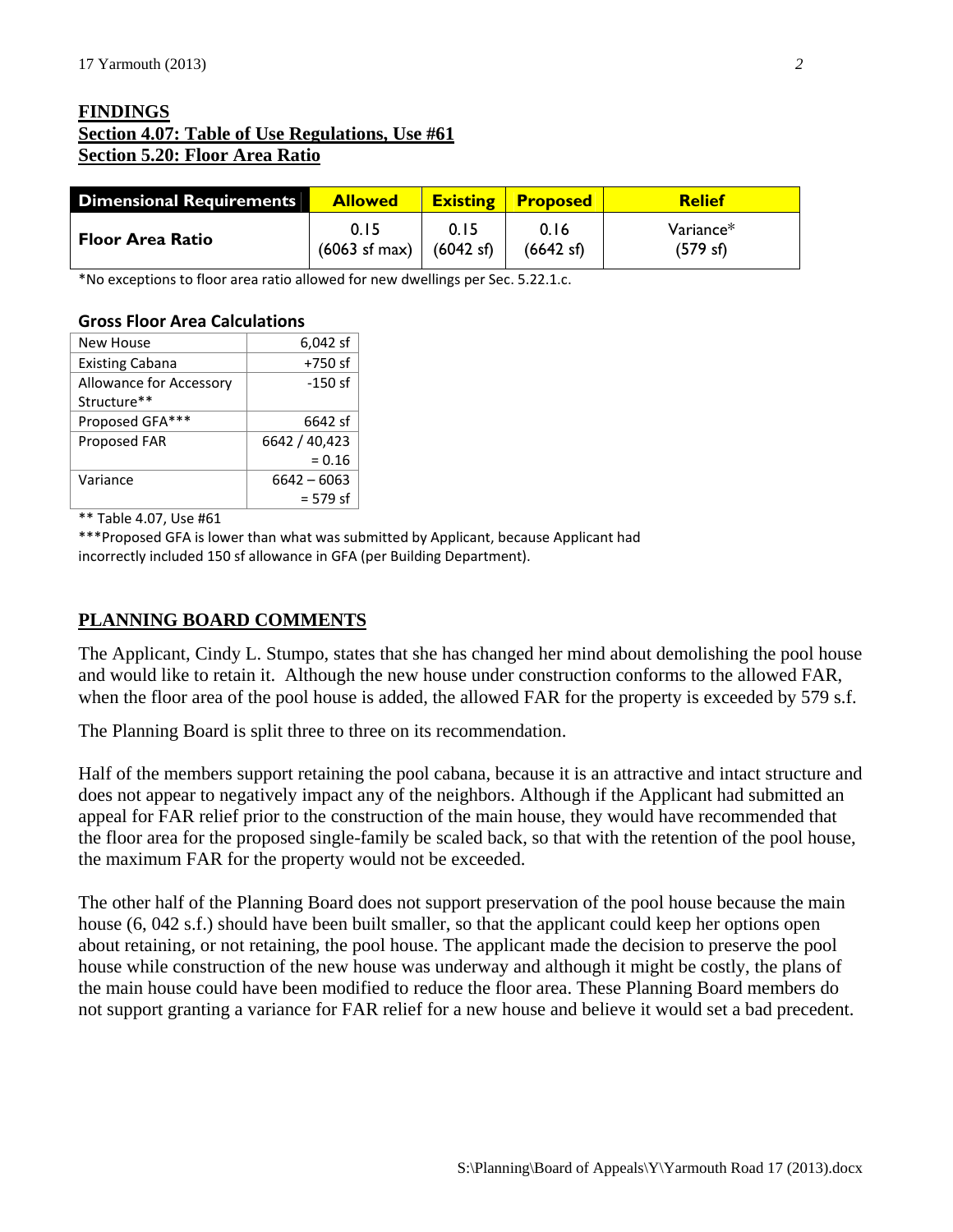Therefore, half the Planning Board would recommend granting the variance, and the other half, denying the variance. Should the Board of Appeals find that the statutory criteria for a variance are met, the Planning Board recommends that the following conditions be attached to the decision.

- 1. Prior to the issuance of a building permit, the applicant shall submit a final site plan, subject to the review and approval of the Assistant Director of Regulatory Planning.
- 2. Prior to the issuance of a building permit, the applicant shall submit to the Building Commissioner for review and approval for conformance to the Board of Appeals decision: 1) a final site plan stamped and signed by a registered engineer or land surveyor; and 2) evidence that the Board of Appeals decision has been recorded at the Registry of Deeds.